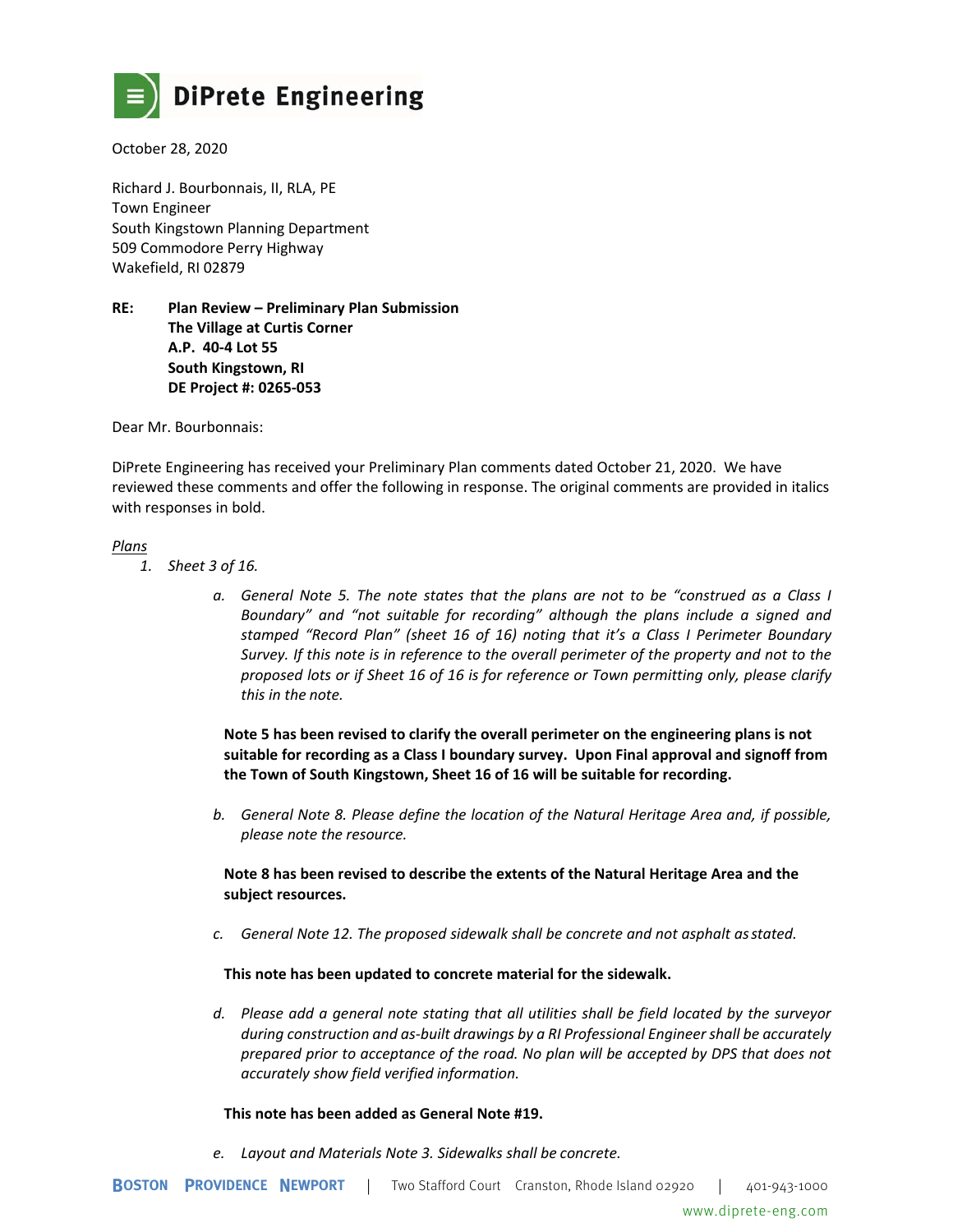### **This note has been updated.**

*f. Below Grading and Utility note 12. All drainage piping within the (future) Town ROW shall be Reinforced Concrete (RCP). Please change the referenced note accordingly.* 

### **This note has been updated.**

- *2. Sheet 4 of 16.* 
	- *a. Please show existing concrete sidewalks.*

### **Hatching and a typical note has been added to this sheet to call out the concrete sidewalk.**

*b. Please show the approximate locations of all existing homes, driveways and addresses for all abutting properties along Curtis Corner Road.* 

**The approximate locations of existing homes, driveways and addresses are now shown on the abutting properties.** 

*c. Please include the utility pole and number located between 109 and 119 Curtis Corner Road.* 

### **Utility pole #11-2 has been added to the Curtis Corner frontage lots.**

*d. Please include a Locus Map. It appears as though the Locus map provided did not print properly. This comment can be applied to all sheets within the plan set.* 

### **The Locus Map now shows up plotting within the title block in the revised plan set.**

- *3. Sheet 6 of 16.* 
	- *a. DPS requests that the cut and match line be provided at each end of the construction zone. Our concern is that the multiple trenches and patches proposed will create uneven settlement. Please provide a cut and match line 15' in either direction from the furthest trenches proposed in order to capture all proposed utility cuts along Curtis Corner Road and note bituminous pavement across construction zone, curb to curb.*

### **The full cut and match line has been provided to each end of the construction zone.**

*b. Please provide wheelchair ramps at the new roadway.* 

# **Wheelchair ramp labels (RI Std 43.3.1) have been annotated at the new roadway opening.**

*c. Driveway aprons shall be 8" reinforced concrete with 6' transition stones.* 

# **The driveway aprons have been annotated on the revised plan (RI Std 43.4.1 & 43.5.0).**

*d. Proposed sidewalks within the subdivision shall be concrete.* 

### **The sidewalks are now shown as concrete.**

*4. Sheets 7, 8 & 9 of 16.*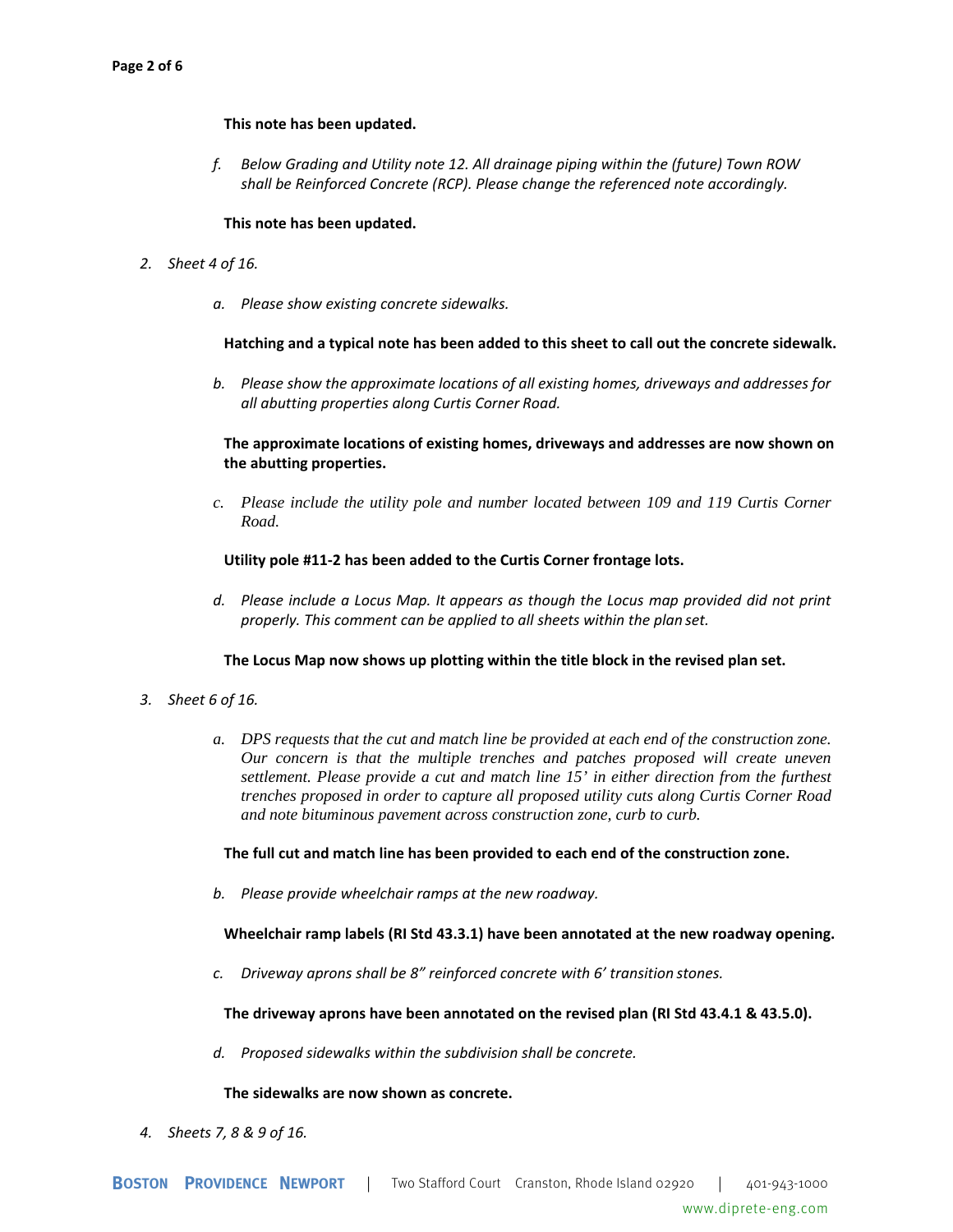*a. Please show updated cut and match requirements as noted above.* 

### **The cut and match limits have also been updated on these plans.**

*b. Lot 21 provides a trench along the driveway and an infiltration drywell at the rear of the property. It's not clear what the proposed requirements are for these amenities. Sheet 7 measures differently than the information provided on Sheet 14. Please be sure that each page is in congress with the next and that it all carefully relates to the drainage narrative and plans approved by RIDEM.* 

**The driveway trench widths on Sheet 14 refer to the dimensions away from the roadway where the openings start at 12' width. Lot 24 has been adjusted to maintain this constant width further west along the driveway, and the detail on Sheet 14 has been revised to specify average width and a note that widths vary and to follow the limits shown on Sheet 7. The drainage analysis calculates the trench with areas as shown by the dashed line at the driveways.** 

*c. From DPS's experience, large drywells are often separated into multiple systems when building permits are submitted or during construction. Some foresight may be useful and separating the drywells into manageable small containments may help to allow for connection from different roof drains at different location within the lot. Because the trenches and drywells directly relate to the drainage narrative approved at DEM, DPS is going to require that the installation of the trenches and drywells happens per the approved plans.* 

**This is acknowledged. Due to the size of lots and constraints, there appears to be minimal benefit to breaking these drywells into separate areas as opposed to a larger home or lot where separation may be preferred.** 

*d. Provide "STOP" sign, street sign and stop bar.* 

# **A stop sign with street sign and stop have been provided on the plan.**

*e. We ask that the plan set show sewer clean-outs at the property line and clean check valves outside the foundations. Should you feel the Plan and Profile sheets are becoming too cluttered, please provide them on sheets 7, 8, and 9.* 

**These items have been identified on Sheet 3 in the Proposed Legend and added to the plan sheets where sewer services are depicted.** 

*f. Some of the generic buildings provided on the plans are encroaching into the setback lines. Please modify accordingly.* 

### **All buildings shown are now within the acceptable setbacks to property lines.**

*g. Please adjust the service lateral for Lot 7. The plans propose a connection up against SMH-3. Please make the connection along the main, not within an SMH.* 

### **The Lot 7 lateral has been revised to not tie in against the SMH.**

*h. SK allows 20' maximum driveway width and 12' max within a cul-de-sac. Please note requirements on plans with typical dimensions.* 

**The driveways have been revised where necessary to meet this width requirement, and**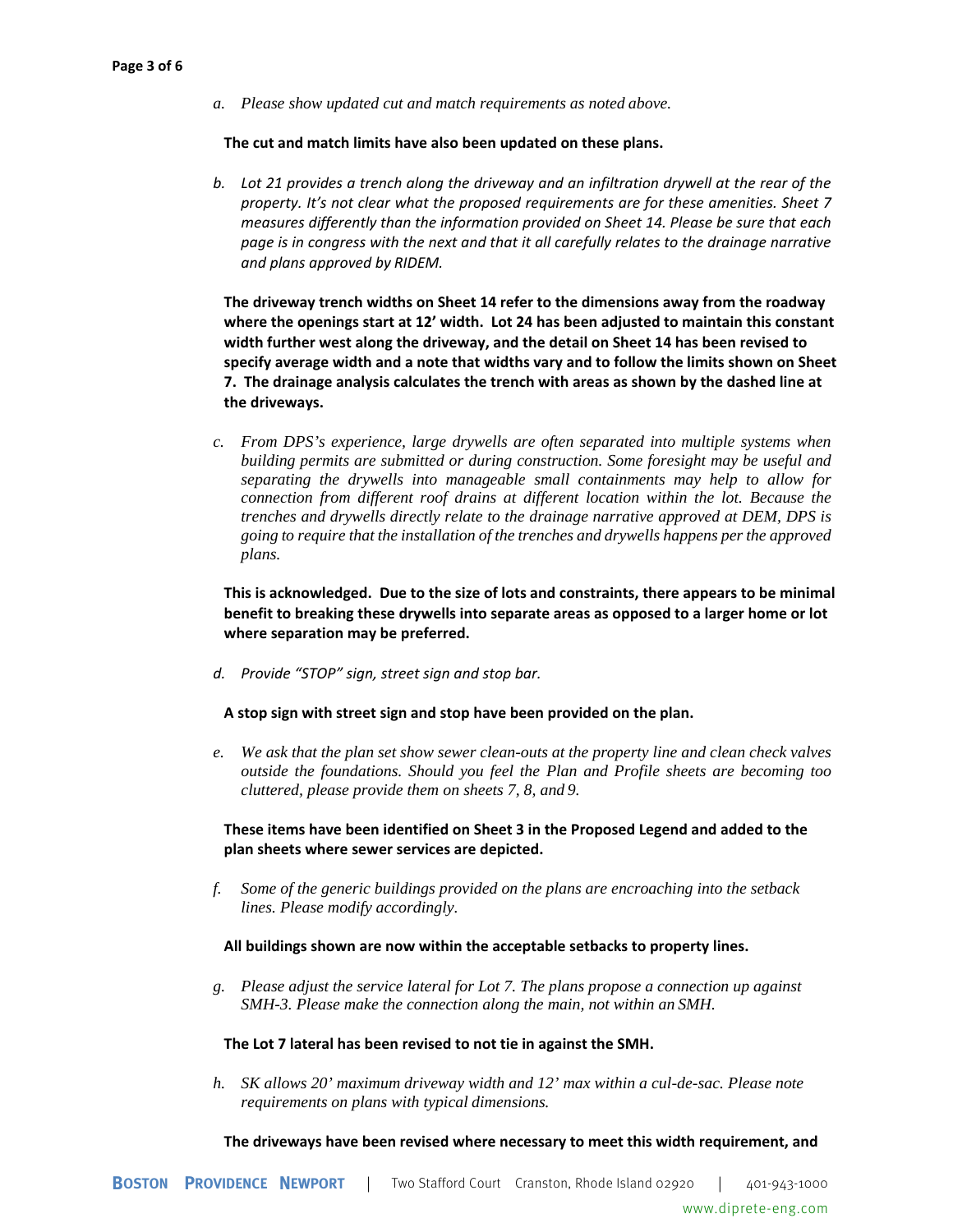### **the Site Plan has been updated accordingly with the typical and maximums dimensions.**

*i. Please add the proposed roadway name, Vespia Lane, on all sheets.* 

### **The Vespia Lane street name has been added to all sheets.**

- *5. Sheets 10 of 16.* 
	- *a. If the roadway begins at 0+00, please note the station of the future doghouse manhole as negative (-) 0+36.*

### **This station has been updated on the profile.**

*b. Please show the waterline for the entire length of the profile.* 

### **The entire length is now shown.**

*c. Show pipe grade as ft/ft and not % for both drainage and sewer.* 

### **This annotation has been updated in the plan set.**

*d. Please note the sewer main shall be 8" SDR 35 and laterals shall be 6" SDR 35.* 

### **This has been added to Sheet 10 as Plan and Profile Note #1.**

*e. DMH-7 notes multiple inverts but no indication is given to which elevation refers to which pipe. The numbering does not reference plan notation. Please clarify and clearly note on plans either by direction (N, S, E, or W) or number the pipes on the plan.* 

**The numbers following inverts in and out refer to the direction of the next structure the pipe is connected to. A note describing this has been added to the Plan and Profile Notes as #2.** 

*f. Please provide station and offset for DMH-5 and -6.* 

**The station labels have been added to the plan view for DCB-5 and DCB-6.** 

*g. Please label the communication and electric conduit on the plan.* 

### **The communications and electric conduit has been labeled on Sheet 10.**

*h. Please provide two sections, at 2+75 and 4+25. Show a section reference line on the Plan and reference them to Sheet 13 if necessary.* 

### **These two sections have been shown on Sheet 10 and referenced to Sheet 13.**

*i.* Please show the future roadway name on the plan and profile, Please make the same *change to all "Road A" references including Perimeter & Open Space Plan and Record Plan.* 

### **These updates have been made to all roadway references.**

- *6. Sheet 11 of 16.* 
	- *a. The detail for the Outlet Control Structure shows a 6" Low Flow orifice at elevation*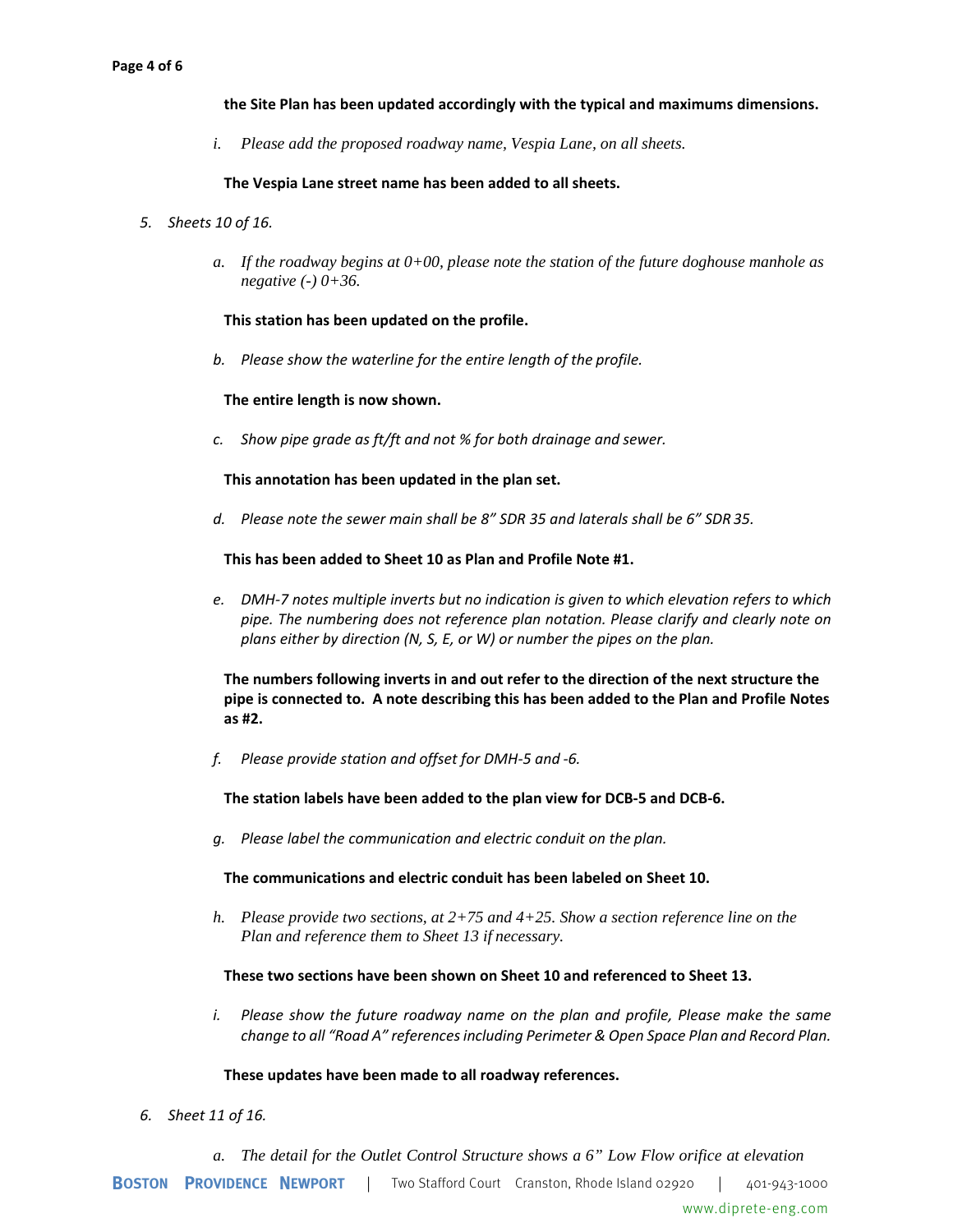*110.0 although the drainage narrative shows a design that included (2) 6" orifices at elevation 111.50. Please clarify.* 

**The 6" PVC pipe label entering OCS-24 has been updated with "x2" to indicate 2 separate pipes as analyzed. Also, the OCS-24 section has been updated to show 2 openings.** 

**In regard to the elevation, please note that the OCS-24 section depicts where the pipe enters the structure below the pond elevation. If referring to the Low Flow Outlet detail below the OCS-24 section to the right, the actual perforated opening for water to enter the 6" pipe and convey to the outlet structure is at 111.50 (6" above the bottom of Infiltration Pond A).** 

*b. Please add a note within the Pond Earthen Embankment detail that notes an inspection by the Town is required when the impervious core is excavated and prior to being covered.* 

### **This note has been added as #13 to the Pond Earthen Embankment.**

- *7. Sheet 12 of 16.* 
	- *a. The outlet control structure detail provides a call-off for a 12" outlet at elevation 108.00 although the plan and narrative call for the 12" to be placed at 108.50. Please clarify.*

# **The Outlet Control Structure has been updated to reflect the invert elevation of 108.50 at the 12" outlet.**

- *8. Sheet 13 of 16.* 
	- *a. Typical Road Construction detail.* 
		- *i. Please expand the detail to two sections as requested in Comment 5.*
		- *ii. Modify the notes to state that the roadway will include a monolithic bituminous berm and modify the detail accordingly. Remove the call-off for extruded curbing from the detail.*
		- *iii. Please remove the reference to Smithfield on note 4 and the reference to a force main in note 7.*
		- *iv. Sidewalk shall be concrete. Modify the section accordingly. Please call off the grass strip on the section and note the location and dimension of the ROW line.*
		- *v. Pavement structure shall be 1-1/2" Class 9.5 and 2-1/2" Class 12.5.*
		- *vi. Provide the minimum utility separations required and proposed general dimension between all utilities.*
		- *vii. Please change the reference from "Private" to "Public" in the title of the section detail.*

### **These comments have been addressed as shown on Sheet 13.**

*b. Provide details for cement concrete sidewalk, wheelchair ramp, curb setting, 6' curb transition and driveway apron.* 

### **These details have been provided on new Detail Sheet-3 (Sheet 15).**

*c. Change the title of "HDPE Trench Detail" to "Trench Detail. HDPE is not allowed within Town ROW should the roadway be turned over to the Town.* 

### **This title has been updated.**